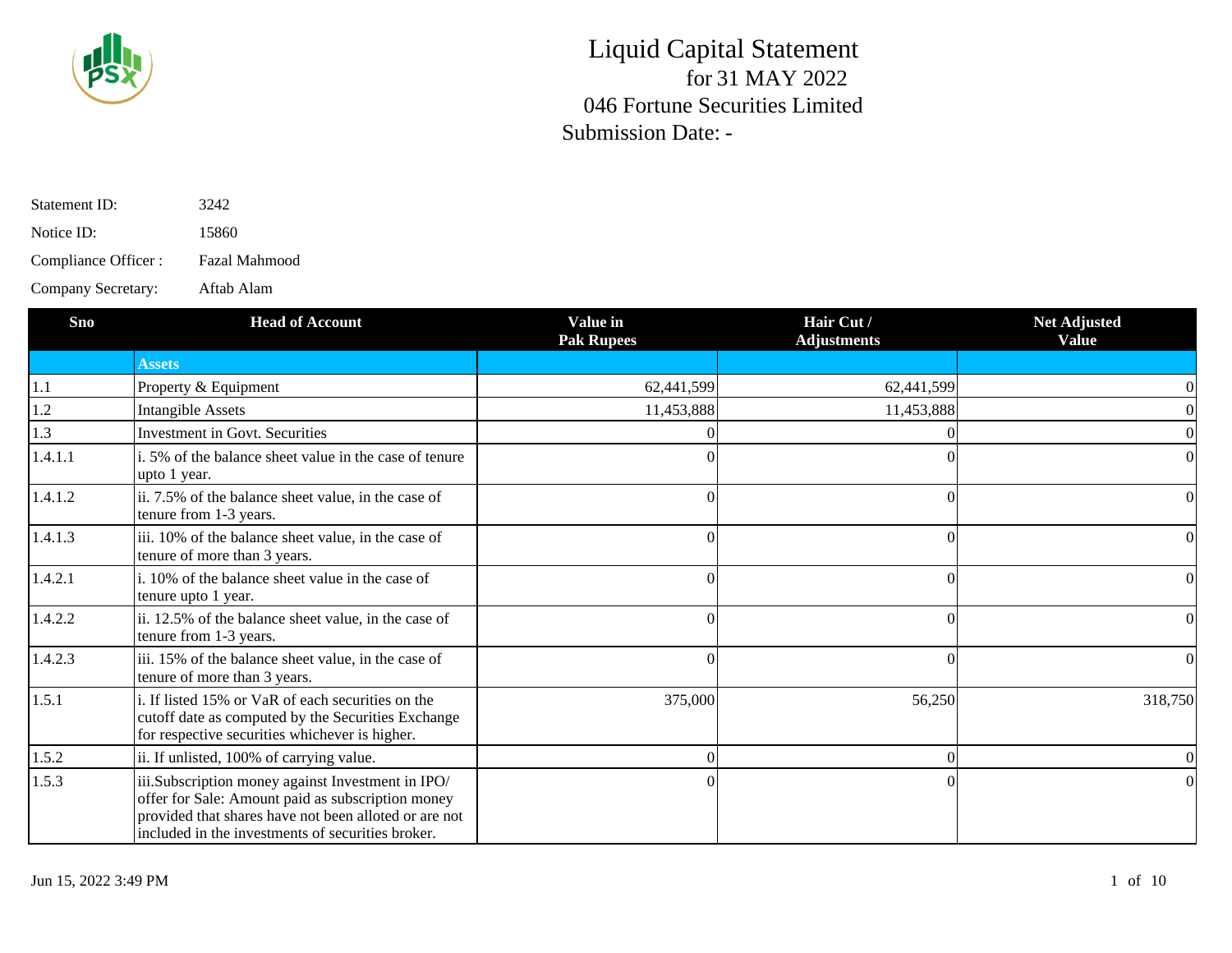

| Statement ID:       | 3242                                                                                                                                                                                                                                                                                                                                                                                                                                                                                                                                                                                                                                                       |             |           |             |
|---------------------|------------------------------------------------------------------------------------------------------------------------------------------------------------------------------------------------------------------------------------------------------------------------------------------------------------------------------------------------------------------------------------------------------------------------------------------------------------------------------------------------------------------------------------------------------------------------------------------------------------------------------------------------------------|-------------|-----------|-------------|
| Notice ID:          | 15860                                                                                                                                                                                                                                                                                                                                                                                                                                                                                                                                                                                                                                                      |             |           |             |
| Compliance Officer: | Fazal Mahmood                                                                                                                                                                                                                                                                                                                                                                                                                                                                                                                                                                                                                                              |             |           |             |
| Company Secretary:  | Aftab Alam                                                                                                                                                                                                                                                                                                                                                                                                                                                                                                                                                                                                                                                 |             |           |             |
| 1.5.4               | iv.100% Haircut shall be applied to Value of<br>Investment in any asset including shares of listed<br>securities that are in Block, Freeze or Pledge status<br>as on reporting date. (July 19, 217)<br>Provided that 100% haircut shall not be applied in<br>case of investment in those securities which are<br>Pledged in favor of Stock Exchange / Clearing<br>House against Margin Financing requirements or<br>pledged in favor of Banks against Short Term<br>financing arrangements. In such cases, the haircut as<br>provided in schedule III of the Regulations in respect<br>of investment in securities shall be applicable<br>(August 25, 217) | $\bigcap$   | $\Omega$  |             |
| 1.6                 | Investment in subsidiaries                                                                                                                                                                                                                                                                                                                                                                                                                                                                                                                                                                                                                                 |             | $\Omega$  |             |
| 1.7.1               | i. If listed 20% or VaR of each securities as<br>computed by the Securites Exchange for respective<br>securities whichever is higher.                                                                                                                                                                                                                                                                                                                                                                                                                                                                                                                      |             |           |             |
| 1.7.2               | ii. If unlisted, 100% of net value.                                                                                                                                                                                                                                                                                                                                                                                                                                                                                                                                                                                                                        |             | $\Omega$  |             |
| 1.8                 | Statutory or regulatory deposits/basic deposits with<br>the exchanges, clearing house or central depository<br>or any other entity.                                                                                                                                                                                                                                                                                                                                                                                                                                                                                                                        | 945,992     | 945,992   |             |
| 1.9                 | Margin deposits with exchange and clearing house.                                                                                                                                                                                                                                                                                                                                                                                                                                                                                                                                                                                                          | 222,683,954 | $\Omega$  | 222,683,954 |
| 1.10                | Deposit with authorized intermediary against<br>borrowed securities under SLB.                                                                                                                                                                                                                                                                                                                                                                                                                                                                                                                                                                             |             |           |             |
| 1.11                | Other deposits and prepayments                                                                                                                                                                                                                                                                                                                                                                                                                                                                                                                                                                                                                             | 2,470,165   | 2,470,165 |             |
| 1.12                | Accrued interest, profit or mark-up on amounts<br>placed with financial institutions or debt securities<br>etc.(Nil)                                                                                                                                                                                                                                                                                                                                                                                                                                                                                                                                       |             |           |             |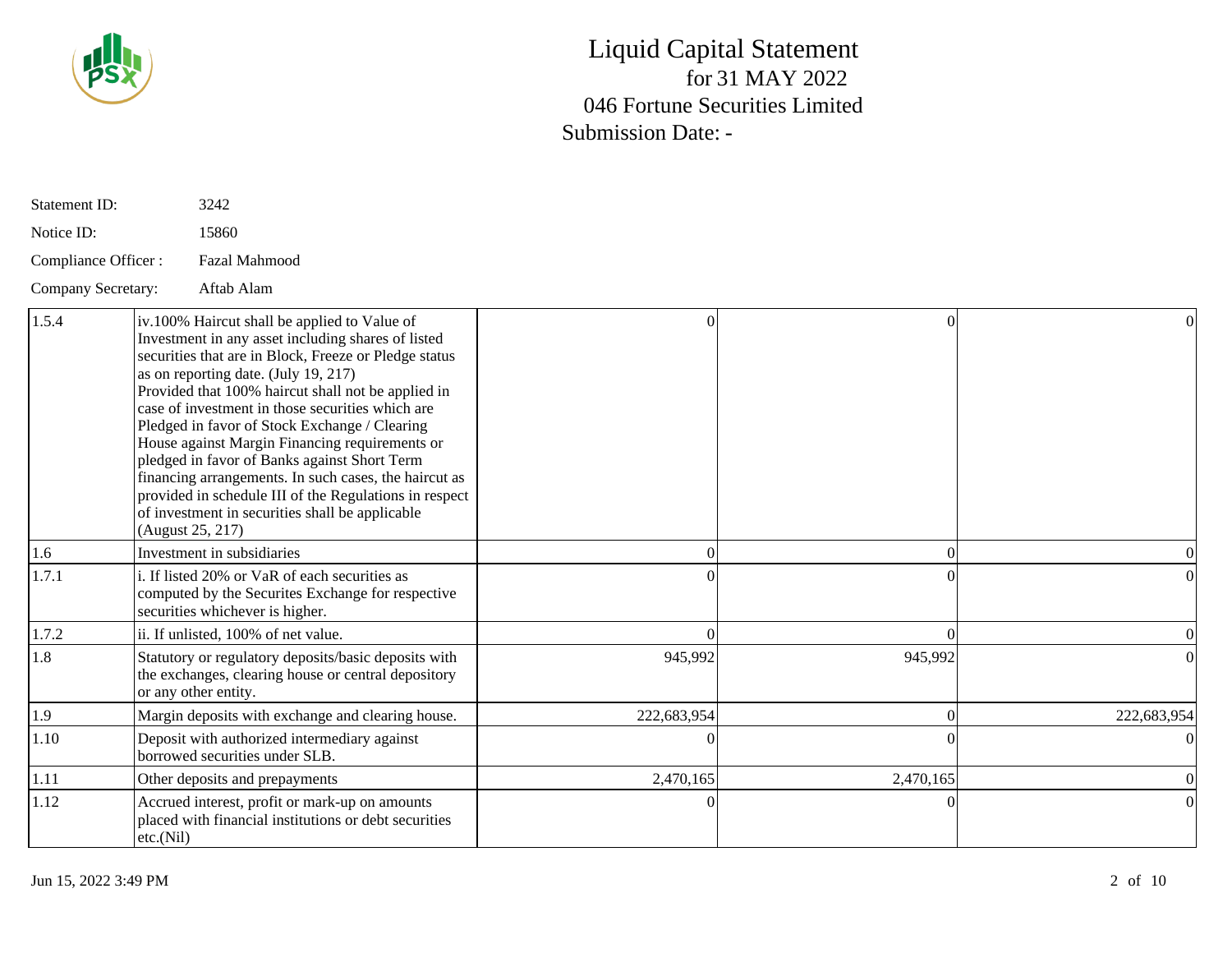

| Statement ID:       | 3242                                                                                                                                                                                                                                                                                                                                                                                                           |               |           |               |
|---------------------|----------------------------------------------------------------------------------------------------------------------------------------------------------------------------------------------------------------------------------------------------------------------------------------------------------------------------------------------------------------------------------------------------------------|---------------|-----------|---------------|
| Notice ID:          | 15860                                                                                                                                                                                                                                                                                                                                                                                                          |               |           |               |
| Compliance Officer: | Fazal Mahmood                                                                                                                                                                                                                                                                                                                                                                                                  |               |           |               |
| Company Secretary:  | Aftab Alam                                                                                                                                                                                                                                                                                                                                                                                                     |               |           |               |
| 1.12.1              | 100% in respect of markup accrued on loans to<br>directors, subsidiaries and other related parties                                                                                                                                                                                                                                                                                                             |               | $\theta$  | 01            |
| 1.13                | Dividends receivables.                                                                                                                                                                                                                                                                                                                                                                                         |               | $\Omega$  |               |
| 1.14                | Amounts receivable against Repo financing.<br>Amount paid as purchaser under the REPO<br>agreement. (Securities purchased under repo<br>arrangement shall not be included in the<br>investments.)                                                                                                                                                                                                              |               |           |               |
| 1.15                | i. Short Term Loan To Employees: Loans are<br>Secured and Due for repayment within 12 months                                                                                                                                                                                                                                                                                                                   | 7,668,573     | $\Omega$  | 7,668,573     |
| 1.15.1              | ii. Receivables other than trade receivables                                                                                                                                                                                                                                                                                                                                                                   | 2,799,548     | 2,799,548 |               |
| 1.15.2              | iii. Advance tax to the extent it is netted with<br>provision of taxation                                                                                                                                                                                                                                                                                                                                      |               | 0         |               |
| 1.16.1              | i. 100% value of claims other than those on account<br>of entitlements against trading of securities in all<br>markets including MtM gains.                                                                                                                                                                                                                                                                    |               | $\Omega$  |               |
| 1.16.2              | ii. Receivable on entitlements against trading of<br>securities in all markets including MtM gains.                                                                                                                                                                                                                                                                                                            | 147, 142, 321 | $\Omega$  | 147, 142, 321 |
| 1.17.1              | i. In case receivables are against margin financing,<br>the aggregate if (i) value of securities held in the<br>blocked account after applying VAR based Haircut,<br>(ii) cash deposited as collateral by the financee (iii)<br>market value of any securities deposited as collateral<br>after applying VaR based haircut.<br>i. Lower of net balance sheet value or value<br>determined through adjustments. |               | $\Omega$  |               |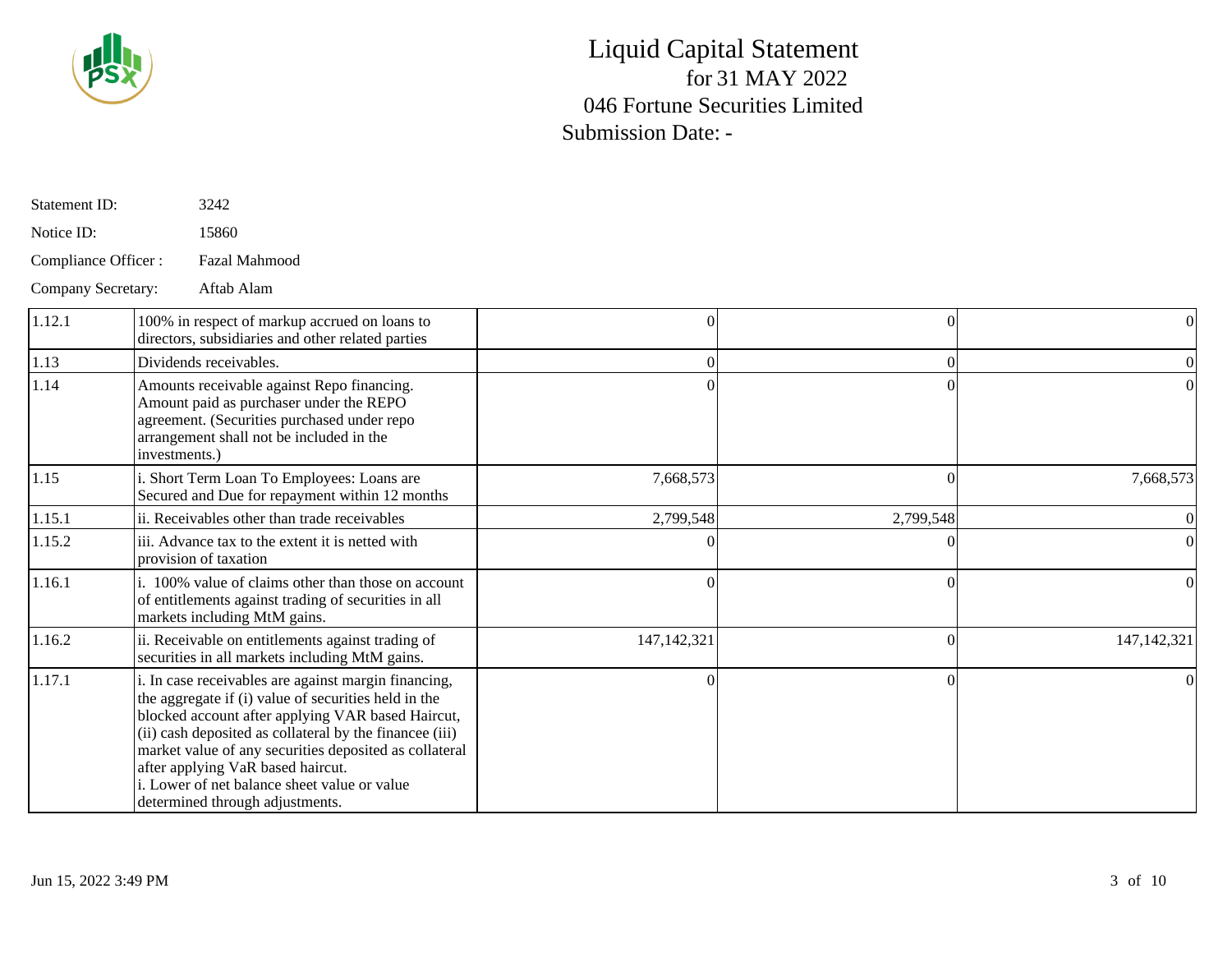

| Statement ID:       | 3242                                                                                                                                                                                                                                                                                                                                                                                        |             |                |             |
|---------------------|---------------------------------------------------------------------------------------------------------------------------------------------------------------------------------------------------------------------------------------------------------------------------------------------------------------------------------------------------------------------------------------------|-------------|----------------|-------------|
| Notice ID:          | 15860                                                                                                                                                                                                                                                                                                                                                                                       |             |                |             |
| Compliance Officer: | Fazal Mahmood                                                                                                                                                                                                                                                                                                                                                                               |             |                |             |
| Company Secretary:  | Aftab Alam                                                                                                                                                                                                                                                                                                                                                                                  |             |                |             |
| 1.17.2              | ii. Incase receivables are against margin trading, 5%<br>of the net balance sheet value.<br>ii. Net amount after deducting haircut                                                                                                                                                                                                                                                          |             | $\theta$       | 0           |
| 1.17.3              | iii. Incase receivalbes are against securities<br>borrowings under SLB, the amount paid to NCCPL<br>as collateral upon entering into contract,<br>iii. Net amount after deducting haricut                                                                                                                                                                                                   |             | $\Omega$       |             |
| 1.17.4              | iv. Incase of other trade receivables not more than 5<br>days overdue, 0% of the net balance sheet value.<br>iv. Balance sheet value                                                                                                                                                                                                                                                        |             | $\Omega$       |             |
| 1.17.5              | v. Incase of other trade receivables are overdue, or 5<br>days or more, the aggregate of (i) the market value of<br>securities purchased for customers and held in sub-<br>accounts after applying VAR based haircuts, (ii) cash<br>deposited as collateral by the respective customer<br>and (iii) the market value of securities held as<br>collateral after applying VaR based haircuts. | 260,532,783 | 163,902,344    | 96,630,439  |
| 1.17.6              | vi. 100% haircut in the case of amount receivable<br>form related parties.                                                                                                                                                                                                                                                                                                                  | 21,788,274  | 21,788,274     |             |
| 1.18.1              | i. Bank Balance-proprietory accounts                                                                                                                                                                                                                                                                                                                                                        | 4,006,628   | $\theta$       | 4,006,628   |
| 1.18.2              | ii. Bank balance-customer accounts                                                                                                                                                                                                                                                                                                                                                          | 25,146,594  | $\Omega$       | 25,146,594  |
| 1.18.3              | iii. Cash in hand                                                                                                                                                                                                                                                                                                                                                                           | 109,200     |                | 109,200     |
|                     | <b>Total Assets</b>                                                                                                                                                                                                                                                                                                                                                                         | 769,564,519 | 265,858,060    | 503,706,459 |
|                     | <b>Liabilities</b>                                                                                                                                                                                                                                                                                                                                                                          |             |                |             |
| 2.1.1               | i. Payable to exchanges and clearing house                                                                                                                                                                                                                                                                                                                                                  | 294,319,180 | $\Omega$       | 294,319,180 |
| 2.1.2               | ii. Payable against leveraged market products                                                                                                                                                                                                                                                                                                                                               |             | $\Omega$       |             |
| 2.1.3               | iii. Payable to customers                                                                                                                                                                                                                                                                                                                                                                   | 47,148,001  | $\overline{0}$ | 47,148,001  |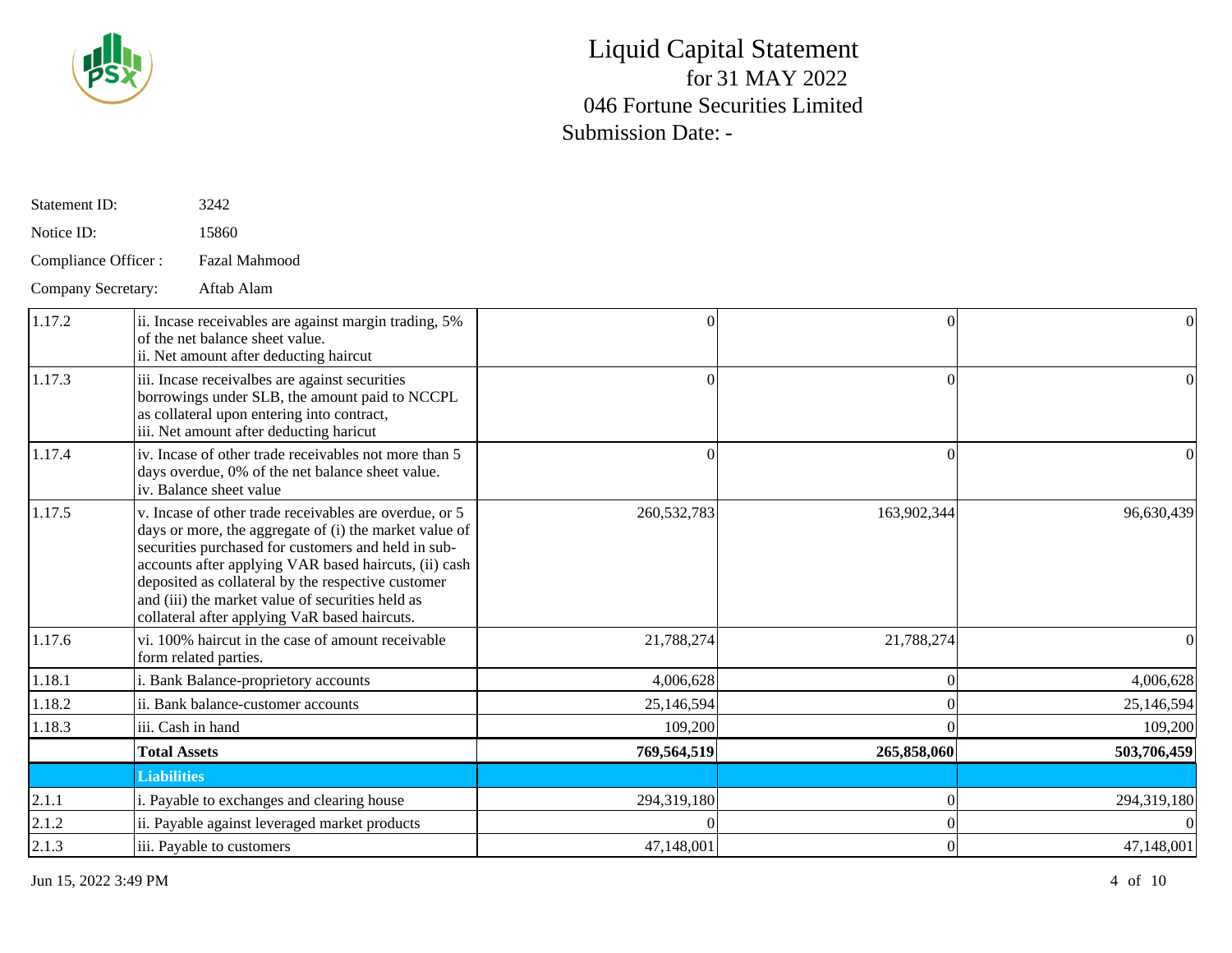

| Statement ID:       | 3242                                                                                                                                                                                |             |            |             |
|---------------------|-------------------------------------------------------------------------------------------------------------------------------------------------------------------------------------|-------------|------------|-------------|
| Notice ID:          | 15860                                                                                                                                                                               |             |            |             |
| Compliance Officer: | Fazal Mahmood                                                                                                                                                                       |             |            |             |
| Company Secretary:  | Aftab Alam                                                                                                                                                                          |             |            |             |
| 2.2.1               | i. Statutory and regulatory dues                                                                                                                                                    | 1,215,994   |            | 1,215,994   |
| 2.2.2               | ii. Accruals and other payables                                                                                                                                                     | 9,642,697   |            | 9,642,697   |
| 2.2.3               | iii. Short.term borrowings                                                                                                                                                          | 107,472,210 |            | 107,472,210 |
| 2.2.4               | iv. Current portion of subordinated loans                                                                                                                                           |             |            |             |
| 2.2.5               | v. Current portion of long term liabilities                                                                                                                                         | 4,979,117   |            | 4,979,117   |
| 2.2.6               | vi. Deferred Liabilities                                                                                                                                                            |             |            |             |
| 2.2.7               | vii. Provision for bad debts                                                                                                                                                        |             |            |             |
| 2.2.8               | viii. Provision for taxation                                                                                                                                                        |             |            |             |
| 2.2.9               | ix. Other liabilities as per accounting principles and<br>included in the financial statements                                                                                      | 952,949     |            | 952,949     |
| 2.3.1.1             | a. Long-Term financing obtained from financial<br>instituion: Long term portion of financing obtained<br>from a financial institution including amount due<br>against finance lease | 10,895,182  | 10,895,182 |             |
| 2.3.1.2             | b. Other long-term financing                                                                                                                                                        |             |            |             |
| 2.3.2               | ii. Staff retirement benefits                                                                                                                                                       |             |            |             |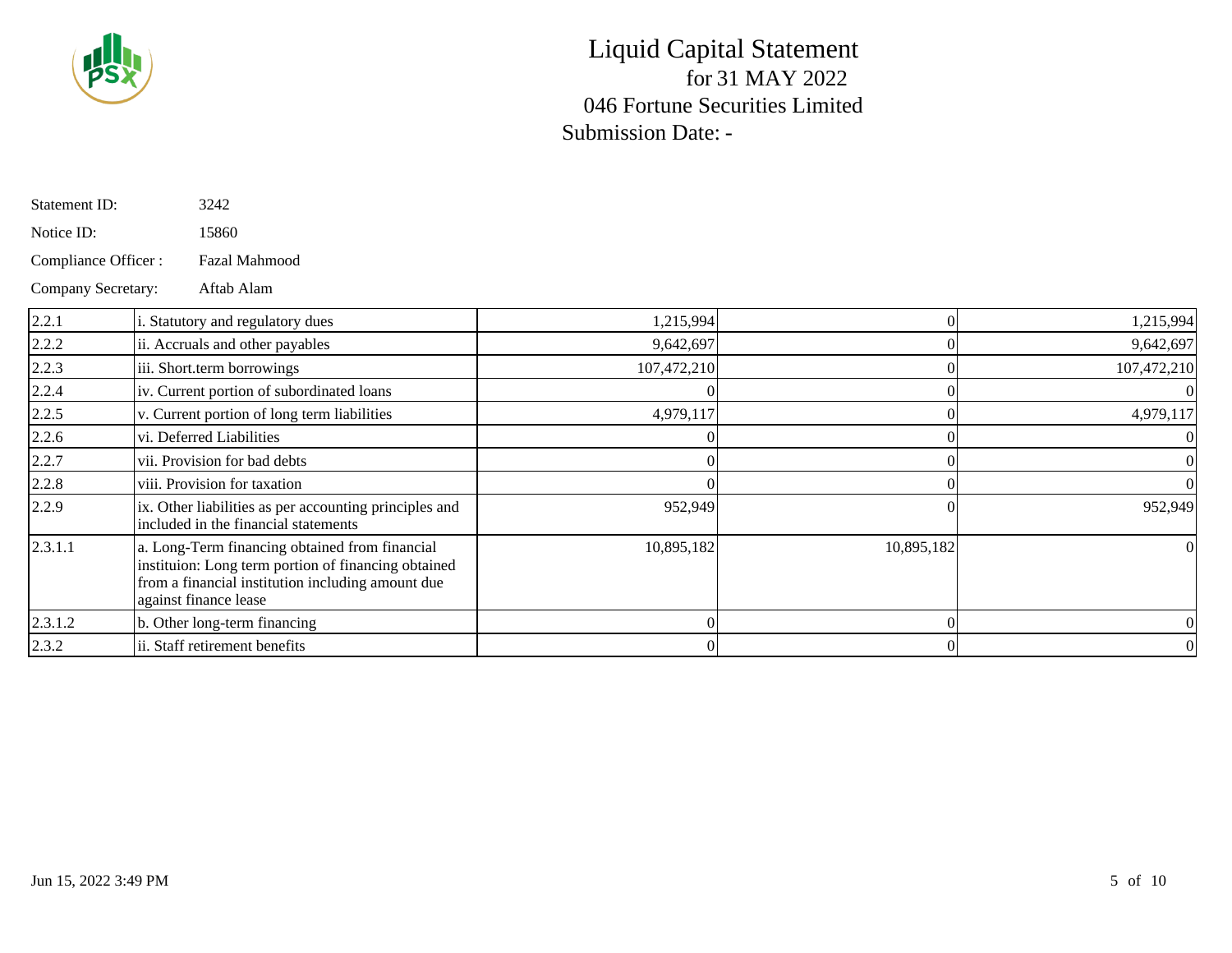

| Statement ID:       | 3242                                                                                                                                                                                                                                                                                                                                                                                                                                                                                                                                                                                                                                                       |  |  |
|---------------------|------------------------------------------------------------------------------------------------------------------------------------------------------------------------------------------------------------------------------------------------------------------------------------------------------------------------------------------------------------------------------------------------------------------------------------------------------------------------------------------------------------------------------------------------------------------------------------------------------------------------------------------------------------|--|--|
| Notice ID:          | 15860                                                                                                                                                                                                                                                                                                                                                                                                                                                                                                                                                                                                                                                      |  |  |
| Compliance Officer: | <b>Fazal Mahmood</b>                                                                                                                                                                                                                                                                                                                                                                                                                                                                                                                                                                                                                                       |  |  |
| Company Secretary:  | Aftab Alam                                                                                                                                                                                                                                                                                                                                                                                                                                                                                                                                                                                                                                                 |  |  |
| 2.3.3               | iii. Advance against shares for Increase in Capital of<br>Securities broker: 100% haircut may be allowed in<br>respect of advance against shares if:<br>a. The existing authorized share capital allows the<br>proposed enhanced share capital<br>b. Boad of Directors of the company has approved<br>the increase in capital<br>c. Relevant Regulatory approvals have been obtained<br>d. There is no unreasonable delay in issue of shares<br>against advance and all regulatory requirements<br>relating to the increase in paid up capital have been<br>completed.<br>e. Auditor is satisfied that such advance is against the<br>increase of capital. |  |  |
| 2.3.4               | iv. Other liabilities as per accounting principles and<br>included in the financial statements                                                                                                                                                                                                                                                                                                                                                                                                                                                                                                                                                             |  |  |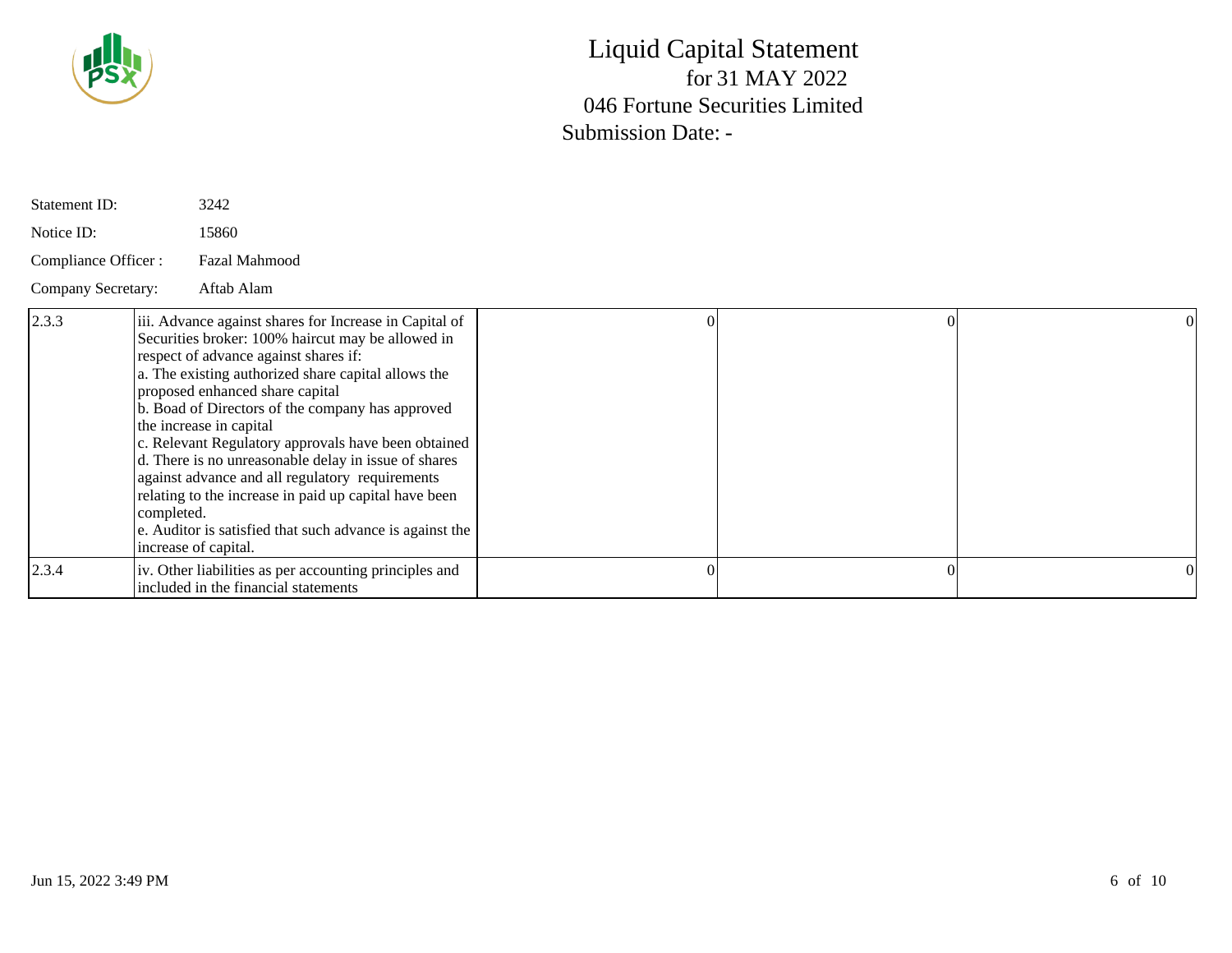

| Statement ID:       | 3242                                                                                                                                                                                                                                                                                                                                                                                                                                                                                                                                                                                                                                                                                                                                                 |   |  |
|---------------------|------------------------------------------------------------------------------------------------------------------------------------------------------------------------------------------------------------------------------------------------------------------------------------------------------------------------------------------------------------------------------------------------------------------------------------------------------------------------------------------------------------------------------------------------------------------------------------------------------------------------------------------------------------------------------------------------------------------------------------------------------|---|--|
| Notice ID:          | 15860                                                                                                                                                                                                                                                                                                                                                                                                                                                                                                                                                                                                                                                                                                                                                |   |  |
| Compliance Officer: | Fazal Mahmood                                                                                                                                                                                                                                                                                                                                                                                                                                                                                                                                                                                                                                                                                                                                        |   |  |
| Company Secretary:  | Aftab Alam                                                                                                                                                                                                                                                                                                                                                                                                                                                                                                                                                                                                                                                                                                                                           |   |  |
| 2.4.1               | i. 100% of Subordinated loans which fulfill the<br>conditions specified by SECP are allowed to be<br>deducted:<br>The Schedule III provides that 100% haircut will be<br>allowed against subordinated Loans which fulfill the<br>conditions specified by SECP. In this regard,<br>following conditions are specified:<br>a. Loan agreement must be executed on stamp paper<br>and must clearly reflect the amount to be repaid after<br>12 months of reporting period<br>b. No haircut will be allowed against short term<br>portion which is repayable within next 12 months.<br>c. In case of early repayment of loan, adjustment<br>shall be made to the Liquid Capital and revised<br>Liquid Capital statement must be submitted to<br>exchange. |   |  |
| 2.4.2               | ii. Subordinated loans which do not fulfill the<br>conditions specified by SECP                                                                                                                                                                                                                                                                                                                                                                                                                                                                                                                                                                                                                                                                      | ∩ |  |
| 2.5.1               | a) The existing authorized share capital allows the<br>proposed enhanced share capital                                                                                                                                                                                                                                                                                                                                                                                                                                                                                                                                                                                                                                                               |   |  |
| 2.5.2               | b) Board of Directors of the company has approved<br>the increase in capital                                                                                                                                                                                                                                                                                                                                                                                                                                                                                                                                                                                                                                                                         | 0 |  |
| 2.5.3               | c) Relevant Regulatory approvals have been obtained                                                                                                                                                                                                                                                                                                                                                                                                                                                                                                                                                                                                                                                                                                  |   |  |
| 2.5.4               | d) There is no unreasonable delay in issue of shares<br>against advance and all regulatory requirements<br>relating to the increase in paid up capital have been<br>completed                                                                                                                                                                                                                                                                                                                                                                                                                                                                                                                                                                        |   |  |
| 2.5.5               | e) Auditor is satisfied that such advance is against<br>the increase of capital                                                                                                                                                                                                                                                                                                                                                                                                                                                                                                                                                                                                                                                                      |   |  |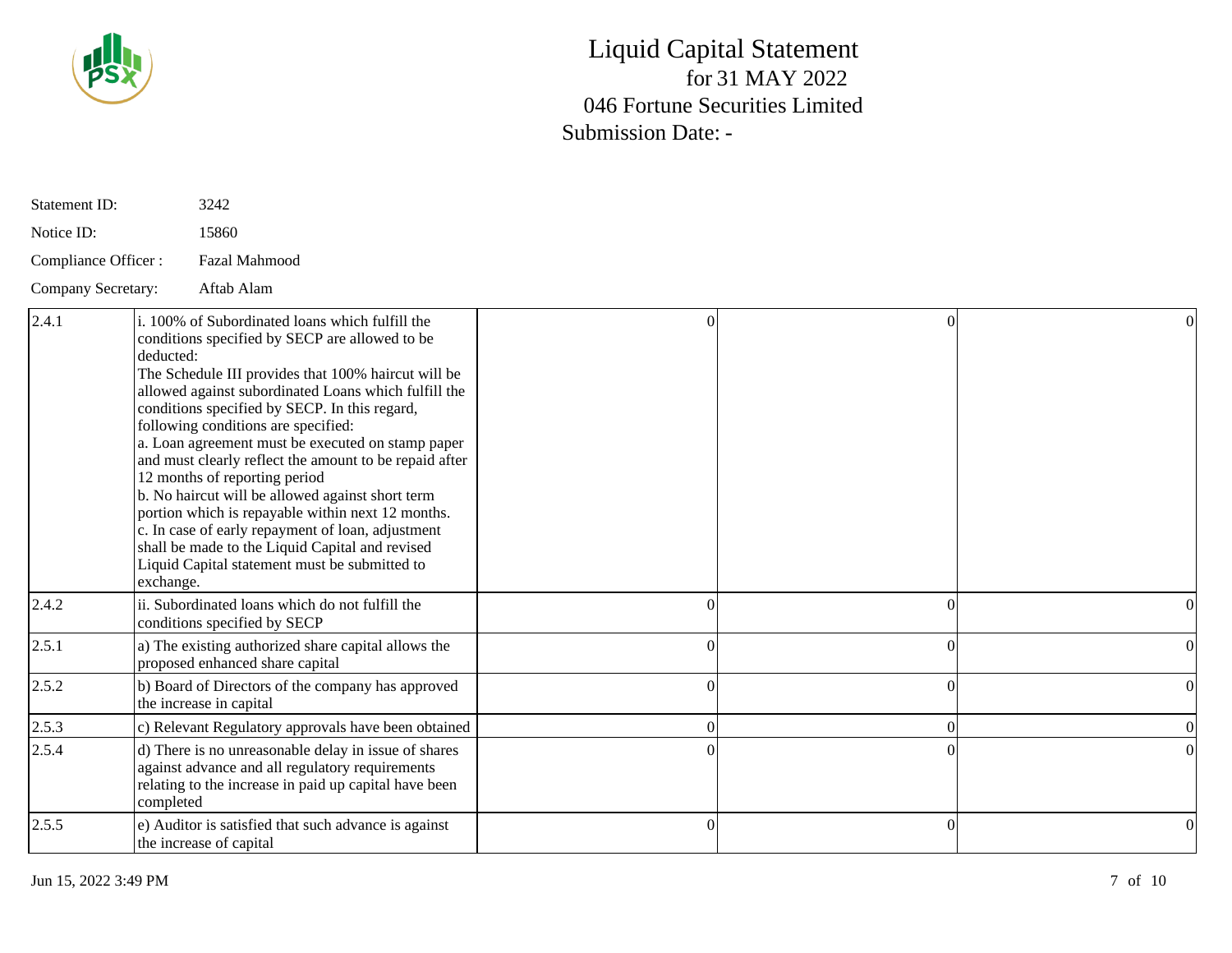

| Statement ID:        | 3242                 |
|----------------------|----------------------|
| Notice ID:           | 15860                |
| Compliance Officer : | <b>Fazal Mahmood</b> |

Company Secretary: Aftab Alam

|       | <b>Total Liabilities</b>                                                                                                                                                                                                                                                                                                                                                                                                                                                                                   | 476,625,330 | 10,895,182 | 465,730,148 |
|-------|------------------------------------------------------------------------------------------------------------------------------------------------------------------------------------------------------------------------------------------------------------------------------------------------------------------------------------------------------------------------------------------------------------------------------------------------------------------------------------------------------------|-------------|------------|-------------|
|       | <b>Ranking Liabilities Relating to</b>                                                                                                                                                                                                                                                                                                                                                                                                                                                                     |             |            |             |
| 3.1.1 | The amount calculated client-to- client basis by<br>which any amount receivable from any of the<br>financees exceed 10% of the aggregate of amounts<br>receivable from total financees.                                                                                                                                                                                                                                                                                                                    |             |            | $\Omega$    |
| 3.2.1 | The amount by which the aggregate of:<br>(i) Amount deposited by the borrower with NCCPL<br>(Ii) Cash margins paid and<br>(iii) The market value of securities pledged as<br>margins exceed the 110% of the market value of<br>shares borrowed                                                                                                                                                                                                                                                             |             |            |             |
| 3.3.1 | (a) in the case of right issuse : if the market value of<br>securities is less than or equal to the subscription<br>price, the aggregate of:<br>(i) the 50% of Haircut multiplied by the underwriting<br>commitments and<br>(ii) the value by which the underwriting<br>commitments exceeds the market price of the<br>securities.<br>In the case of rights issuse where the market price of<br>securities is greater than the subscription price, 5%<br>of the Haircut multiplied by the net underwriting |             |            |             |
| 3.3.2 | (b) in any other case $: 12.5\%$ of the net underwriting<br><i>commitments</i>                                                                                                                                                                                                                                                                                                                                                                                                                             |             |            |             |
| 3.4.1 | The amount by which the total assets of the<br>subsidiary (excluding any amount due from the<br>subsidiary) exceed the total liabilities of the<br>subsidiary                                                                                                                                                                                                                                                                                                                                              | $\Omega$    |            | $\Omega$    |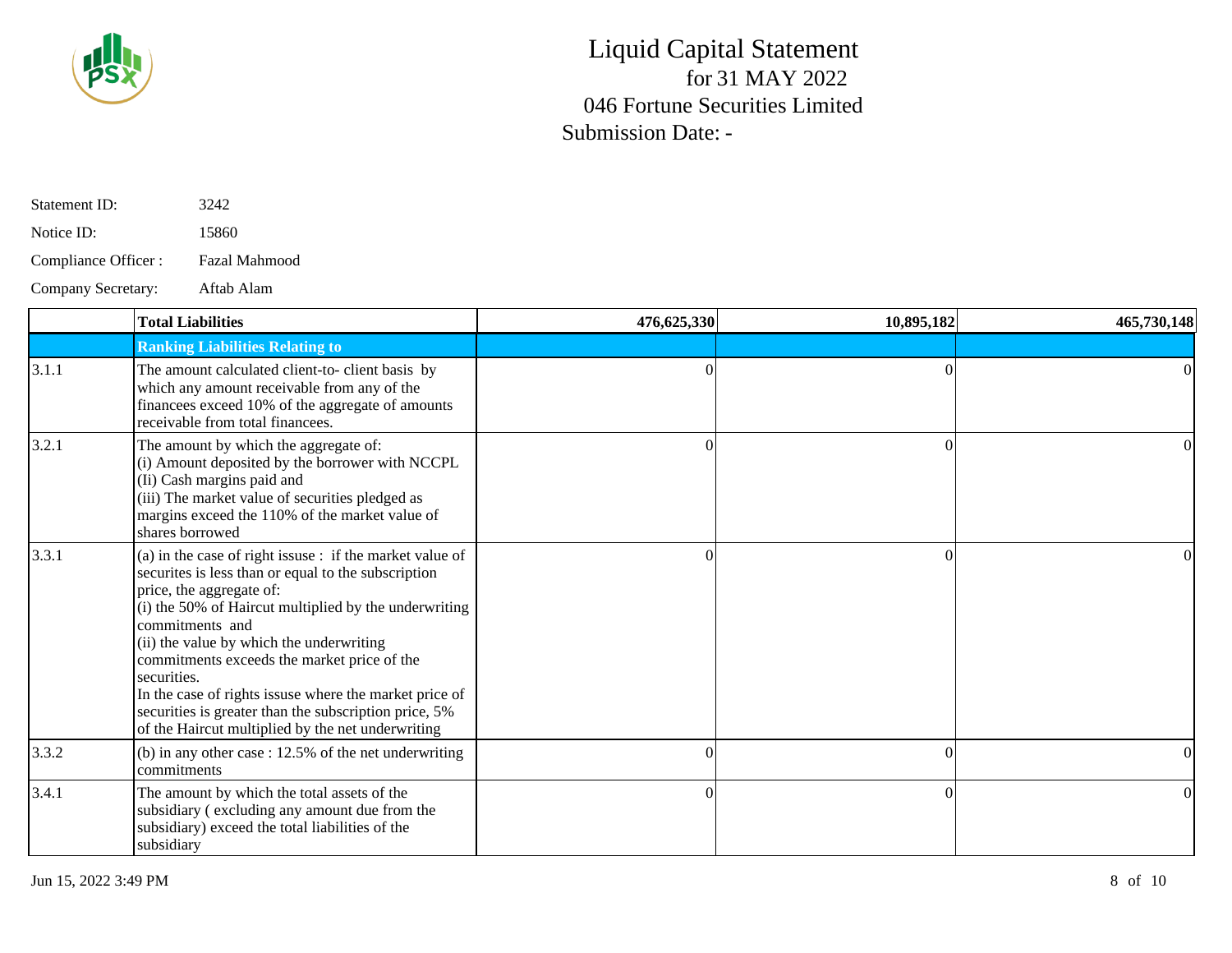

| Statement ID:       | 3242                                                                                                                                                                                                                                                                                                                                                                                                                               |    |          |  |
|---------------------|------------------------------------------------------------------------------------------------------------------------------------------------------------------------------------------------------------------------------------------------------------------------------------------------------------------------------------------------------------------------------------------------------------------------------------|----|----------|--|
| Notice ID:          | 15860                                                                                                                                                                                                                                                                                                                                                                                                                              |    |          |  |
| Compliance Officer: | Fazal Mahmood                                                                                                                                                                                                                                                                                                                                                                                                                      |    |          |  |
| Company Secretary:  | Aftab Alam                                                                                                                                                                                                                                                                                                                                                                                                                         |    |          |  |
| 3.5.1               | 5% of the net position in foreign currency. Net<br>position in foreign currency means the difference of<br>total assets denominated in foreign cuurency less<br>total liabilities denominated in foreign currency                                                                                                                                                                                                                  | Ωl | $\Omega$ |  |
| 3.6                 | Amount Payable under REPO                                                                                                                                                                                                                                                                                                                                                                                                          | Ωl | $\Omega$ |  |
| 3.7                 | Repo adjustment                                                                                                                                                                                                                                                                                                                                                                                                                    |    |          |  |
| 3.7.1               | In the case of financier/purchaser the total amount<br>receivable under Repo less the 110% of the market<br>value of underlying securites.<br>In the case of financee/seller the market value of<br>underlying securities after applying haircut less the<br>total amount received ,less value of any securites<br>deposited as collateral by the purchaser after<br>applying haircut less any cash deposited by the<br>purchaser. |    | $\Omega$ |  |
| 3.8.1               | If the market value of any security is between 25%<br>and 51% of the total proprietary positions then 5% of<br>the value of such security .If the market of a security<br>exceeds 51% of the proprietary position, then 10% of<br>the value of such security                                                                                                                                                                       |    |          |  |
| 3.9.1               | i. In case of customer positions, the total margin<br>requiremnets in respect of open postions less the<br>amount of cash deposited by the customer and the<br>value of securites held as collateral/pledged with<br>securities exchange after applyiong VaR haircuts                                                                                                                                                              |    | $\Omega$ |  |
| 3.9.2               | ii. In case of proprietary positions, the total margin<br>requirements in respect of open positions to the<br>extent not already met                                                                                                                                                                                                                                                                                               |    | $\Omega$ |  |